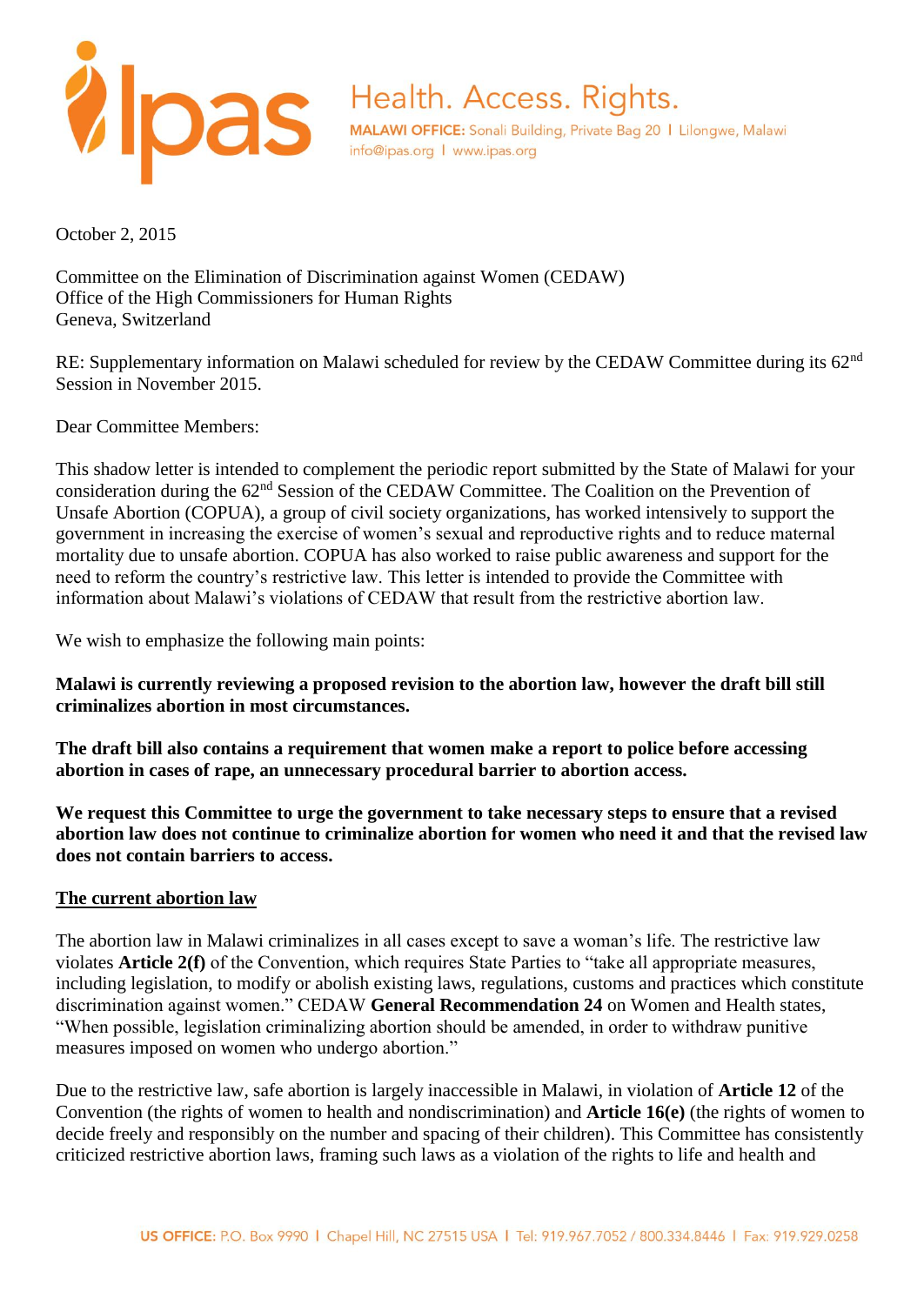

asking state parties to review legislation making abortion illegal.<sup>1</sup> Specifically, the Committee has asked States to remove all punitive provisions for women who undergo abortion in line with the Committee's General Recommendation 24 and the Beijing Declaration and Platform for Action.<sup>2</sup> This Committee has also examined the discriminatory effects of legislation making abortion illegal, noting that "[i]t is discriminatory for a State party to refuse to provide legally for the performance of certain reproductive health services for women<sup>"3</sup>

Without access to safe abortion, women in Malawi risk their health and lives by resorting to unsafe abortion. According to a 2009 study by the Malawi Ministry of Health, every year approximately 70,000 women and girls seek abortion services in Malawi, and of those, approximately 30,000 are treated for complications due to unsafe abortion. Almost half of these women were below the age of 25, 64 percent lived in rural areas, and only 22 percent reported using a contraceptive at the time of the pregnancy.<sup>4</sup>

Malawi has one of the highest maternal mortality rates in the world. According to the United Nations, Malawi is "off track" for achieving the Millennium Development Goal of a 75 percent reduction in maternal mortality by 2015.<sup>5</sup>

# **The draft bill fails to uphold articles 2, 12, and 16(e) of CEDAW**

We commend the government of Malawi for initiating a process to review the restrictive law. The Malawi Law Commission (MLC) has been working since April 2013 to consider the need for law reform and recently released its final report and a draft revised abortion bill for consideration by Parliament. We are concerned that the draft bill, while increasing the grounds under which a woman can seek an abortion, **will still criminalize abortion in many of the instances in which women and adolescents in Malawi are likely to need this service**. While the process used by the MLC to develop its report and recommendation was highly consultative, seeking direct input from the public and civil society on the need and process for law reform, we are concerned that the law continues to criminalize abortion in most circumstances in which women in Malawi need access to safe, legal abortion.

We are also concerned with language in the draft bill that **requires women who are raped to make a report** to police before they are able to access safe, legal abortion. This type of reporting requirement is likely to interfere with a woman's decision-making process and be a barrier to health services. Rape reporting requirements are an unnecessary procedural hurdle that make abortion more difficult to access, and may deter women or adolescents from seeking the procedure through legal means, exposing them to the risks of unsafe abortion procedures. This Committee has previously raised concerns about the lack of

l <sup>1</sup> *See, e.g.,* **Bolivia**, 31/05/95, U.N. Doc. A/50/38, par. 393; **Mauritius**, 31/05/95, U.N. Doc. A/50/38, par. 196; **Paraguay**, 09/05/96, U.N. Doc. A/51/38, par. 131.

<sup>2</sup> See, e.g., **Mauritius**, U.N. Doc. CEDAW/C/MAR/CO/5, par. 31 (2006); **Nicaragua**, U.N. Doc. CEDAW/C/NIC/CO/6, par. 18 (2007); **Philippines**, U.N. Doc. CEDAW/C/PHI/CO/6, par. 28 (2006).

<sup>&</sup>lt;sup>3</sup> Committee on the Elimination of Discrimination against Women, *General Recommendation 24: Women and Health* (20<sup>th</sup> Sess., 1999), *in* Compilation of General Comments and General Recommendations by Human Rights Treaty Bodies, at 244, par. 11, U.N. Doc. HRI/GEN/1/Rev.5 (2001).

<sup>4</sup> Levandowski, B.A., Mhango C., Kuchingale E., Lunguzi J., Katengeza H., Gebreselassie H., Singh S. (2012). Estimating the incidence of abortion in Malawi. Chapel Hill, NC, USA: Ipas. Unpublished.

<sup>5</sup> United Nations Development Programme (2007). MDG Monitor: Quick facts. Malawi: Progress by goal. [http://www.mdgmonitor.org/country\\_progress.cfm?c=MWI&cd=454.](http://www.mdgmonitor.org/country_progress.cfm?c=MWI&cd=454)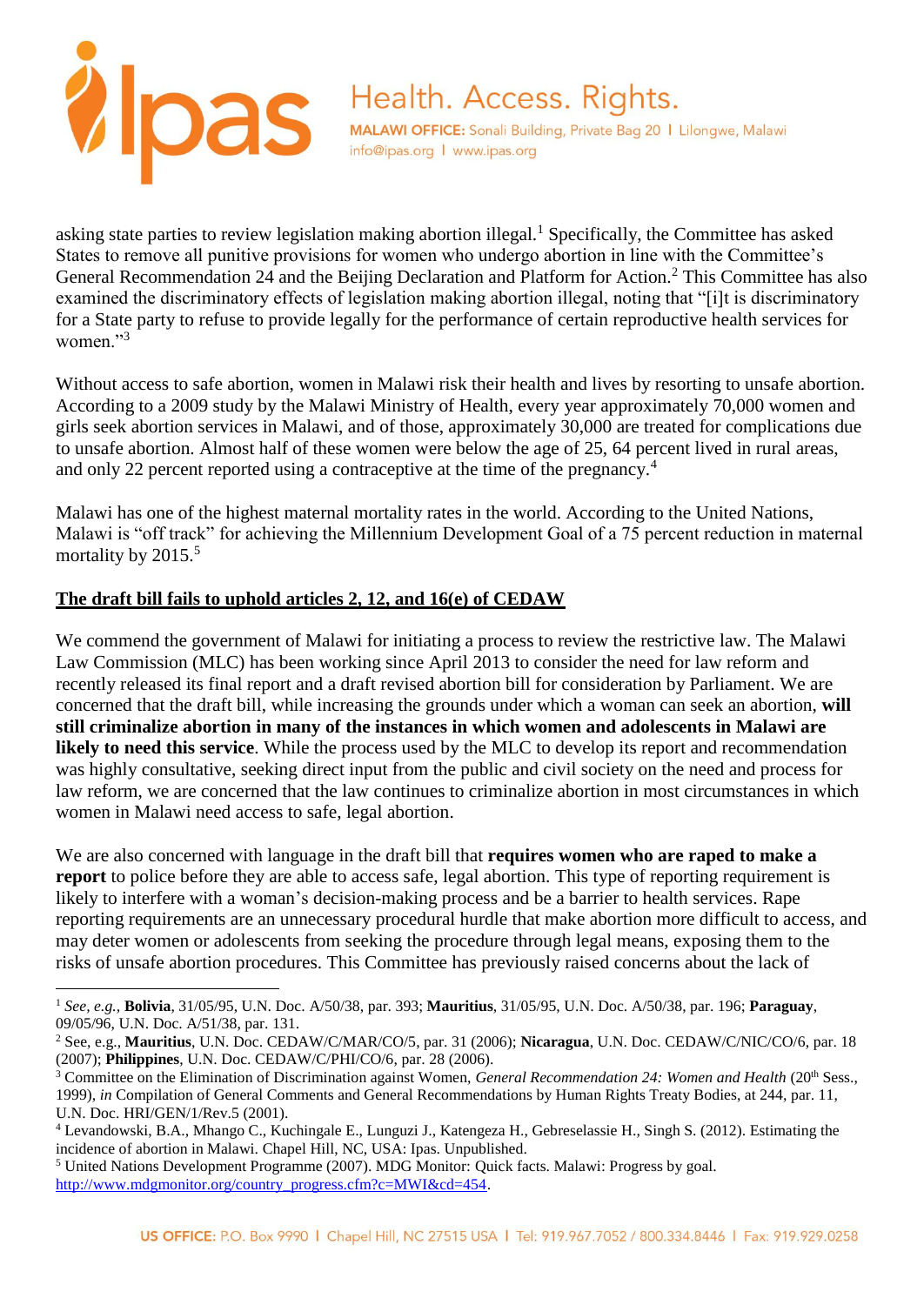

accessibility to safe abortion, particularly in cases of rape.<sup>6</sup> In addition, this Committee has expressed concerns regarding punitive provisions and reporting requirements that prevent women from seeking medical treatment.<sup>7</sup> We urge this Committee to recommend that the government adopt a reformed abortion law that does not require women to report a case of rape to police before they may seek a legal abortion.

### **We request that the Committee include the following questions to the State of Malawi during the 62nd Session:**

1. What steps will the State take to ensure that the restrictive abortion law is reformed to meaningfully address the problem of unsafe abortion in Malawi, including by decriminalizing abortion for women who need the service.

2. How will the State ensure that a reformed law on abortion does not include barriers to health services, such as requiring a woman to make a report to the police before accessing abortion in cases of rape?

3. What steps will the State take to ensure that post-abortion and safe abortion care are integrated into the public health care system at all levels, including for poor women and women living in rural areas who may seek such services?

# **Further Background information**

 $\overline{a}$ 

Abortion in Malawi is legally restricted to circumstances where the pregnancy puts the life of the pregnant woman in danger.<sup>8</sup> In the Sub-Saharan Africa region, where Malawi is located, 18 percent of maternal deaths are attributable to unsafe abortion and Malawi has one of the highest maternal mortality rates in the world.<sup>9</sup> A study at a large health facility in Malawi indicated that 24% percent of maternal deaths in 1999 were a result of postabortion complications.<sup>10</sup>

While we applaud the government for seeking review of the abortion law, until the law is revised, rates of death and injury from unsafe abortion will remain high. Studies have shown that banning or restricting abortion does not reduce abortion rates, but instead impacts the safety of procedures. Abortion incidence is estimated to be higher in regions with restrictive abortion laws as compared to countries with liberal

<sup>6</sup> *See, e.g.,* **Dominican Republic**, U.N. Doc. A/59/38, par. 309 (SUPP) (2004); **Jordan**, U.N. Doc. CEDAW/C/JOR/CO/4, par. 9 (2007); **Jordan**, U.N. Doc. A/55/38, par. 180 (2000); **Myanmar**, U.N. Doc. A/55/38, par. 129–130 (2000); **Panama**, U.N. Doc. A/55/38/Rev.1, par. 201 (1998); **Venezuela**, U.N. Doc. A/52/38/Rev.1, par. 236 (1997).

<sup>7</sup> *See, e.g.,* **Brazil**, U.N. Doc. CEDAW/C/BRA/6, par. 29-30 (2007); **Chile**, U.N. Doc. CEDAW/C/CHI/CO/4, par. 20 (2006); **Honduras**, U.N. Doc. CEDAW/C/HON/CO/6, par. 25 (2007); **Mauritius**, CEDAW/C/MAR/CO/5, par. 31 (2006); **Nicaragua**, U.N. Doc. CEDAW/C/NIC/CO/6, par. 18 (2007); **Pakistan**, U.N. Doc. CEDAW/C/PAK/CO/3, par. 41 (2007); **Peru**, U.N. Doc. A/57/38, par. 482 (2002); **Philippines**, U.N. Doc. CEDAW/C/PHI/CO/6, par. 28 (2006).

<sup>8</sup> Republic of Malawi Penal Code. Sections 149-151, as read with Section 243.

<sup>9</sup> World Health Organization (2011). Unsafe abortion: Global and regional estimates of the incidence of unsafe abortion and associated mortality in 2008, 6<sup>th</sup> edition. Geneva: World Health Organization.

<sup>&</sup>lt;sup>10</sup> Lema V.M. et al. (2005), Maternal Mortality at the Queen Elizabeth Central Teaching Hospital. East African Medical Journal, 82(1):3-9. Blantyre, Malawi.